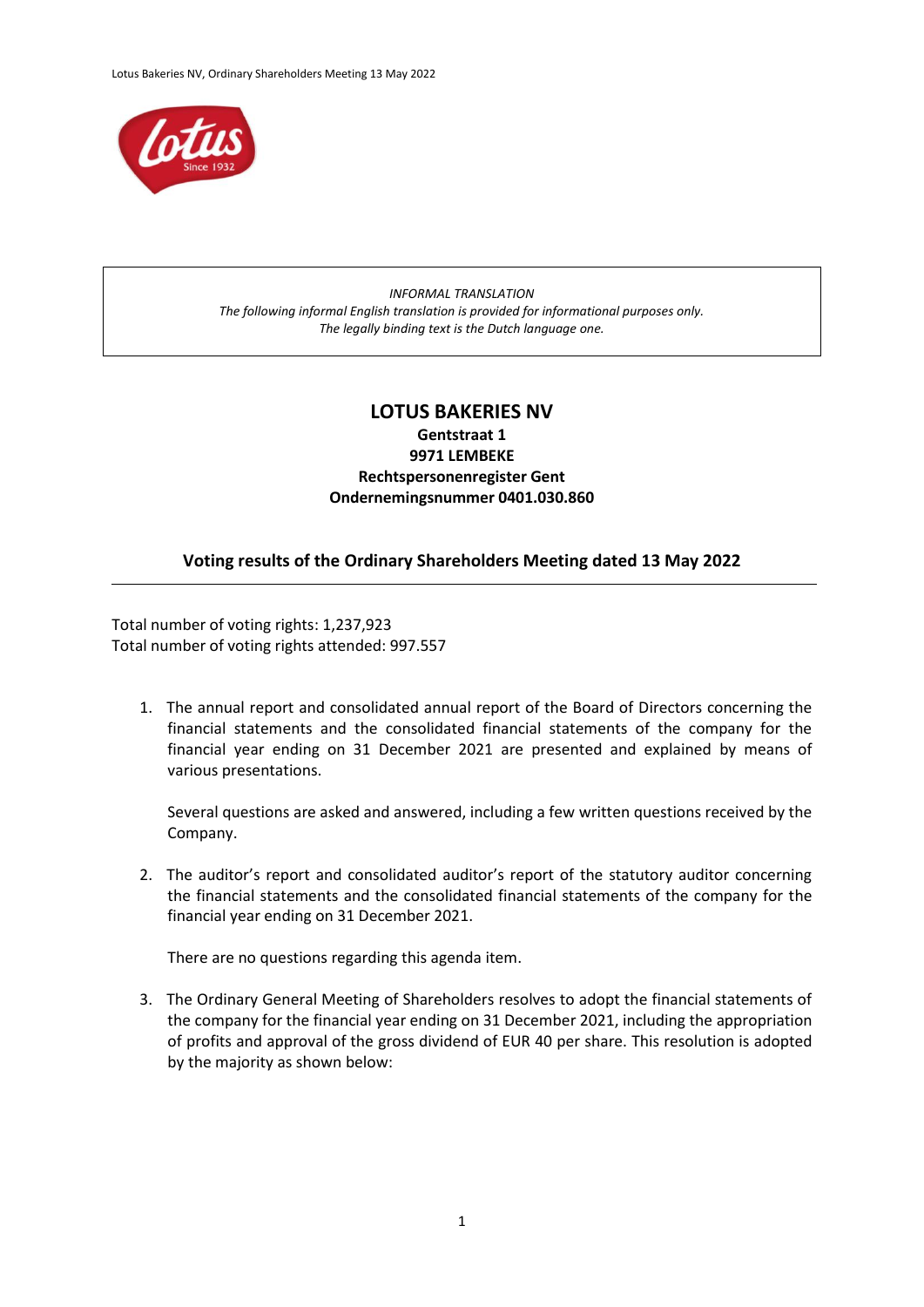| Total number of votes validly cast <sup>1</sup>              | 977,527 |      |
|--------------------------------------------------------------|---------|------|
| Percentage that represents the total number of votes         | 78.97%  |      |
| validly casted vs total number of voting rights <sup>2</sup> |         |      |
| Votes in favour                                              | 977,526 | 100% |
| Votes against                                                |         | 0%   |
| Abstentions                                                  |         | 0%   |

4. The consolidated financial statements of the company for the financial year ending on 31 December 2021 are presented and explained by means of various presentations.

Several questions are asked and answered.

5. The Ordinary General Meeting of Shareholders resolves to adopt the remuneration report relating to the financial year ending on 31 December 2021. This resolution is adopted by the majority as shown below:

| Total number of votes validly cast                   | 977,527 |        |
|------------------------------------------------------|---------|--------|
| Percentage that represents the total number of votes | 78.97%  |        |
| validly casted vs total number of voting rights      |         |        |
| Votes in favour                                      | 920,116 | 94.13% |
| Votes against                                        | 57,411  | 5.87%  |
| Abstentions                                          | 22      | 0%     |

6. The Ordinary General Meeting of Shareholders resolves to grant discharge to the directors for duties performed by them during the financial year ending on 31 December 2021. This resolution is adopted by the majority as shown below:

| Total number of votes validly cast                   | 977,527 |        |
|------------------------------------------------------|---------|--------|
| Percentage that represents the total number of votes | 78.97%  |        |
| validly casted vs total number of voting rights      |         |        |
| Votes in favour                                      | 971,282 | 99.36% |
| Votes against                                        | 6,245   | 0.63%  |
| Abstentions                                          | 22      | 0%     |

7. The Ordinary General Meeting of Shareholders resolves to grant discharge to the statutory auditor for duties performed by her during the financial year ending on 31 December 2021. This resolution is adopted by the majority as shown below:

| Total number of votes validly cast                   | 977,527 |        |
|------------------------------------------------------|---------|--------|
| Percentage that represents the total number of votes | 78.97%  |        |
| validly casted vs total number of voting rights      |         |        |
| Votes in favour                                      | 971,642 | 99.40% |
| Votes against                                        | 5,885   | 0.60%  |
| Abstentions                                          | 22      | $0\%$  |

<sup>1</sup> *Abstentions, blank and invalid votes are not counted in the votes cast*

<sup>2</sup> *Suspended votes are not added to the total number of voting rights*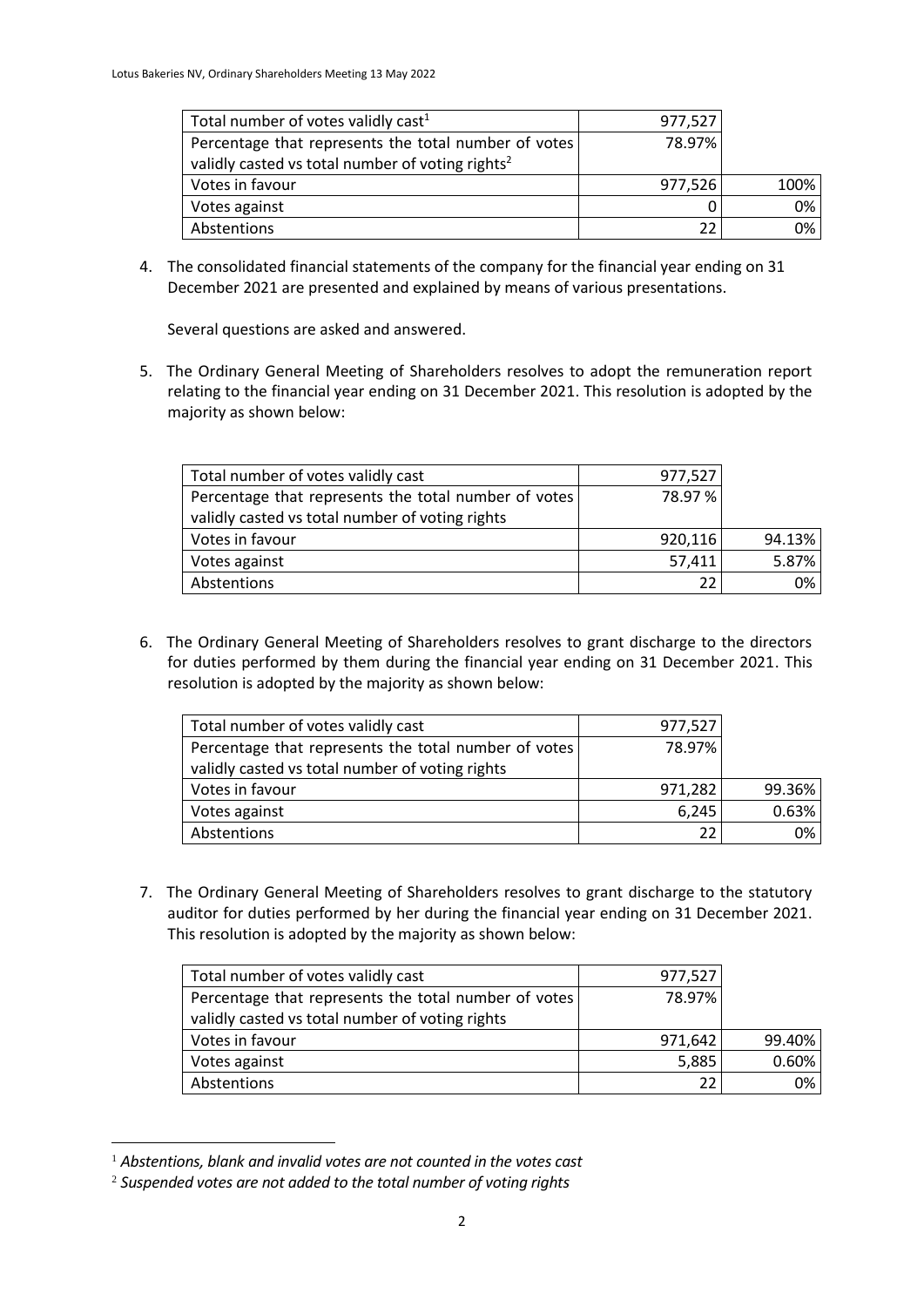8. The Ordinary General Meeting of Shareholders notes the end of the term of office as independent director of the company of Lema NV, Enterprise number 0463.212.513, represented by its permanent representative, Mr Michel Moortgat, and resolves - based on a proposal by the Board of Directors, assisted in this by the Remuneration and Nomination Committee - to reappoint them for a term of four years, ending immediately after the 2026 Ordinary General Meeting. The Ordinary General Meeting of Shareholders acknowledges that, based on the information available to the company, Mr Michel Moortgat and Lema NV fulfil the independence criteria of Article 3.5 of the Belgian Corporate Governance Code 2020 and Article 7:87(1), first paragraph of the Companies and Associations Code. The director will receive an annual remuneration for this in accordance with the approved remuneration policy. This resolution is adopted by the majority as shown below:

| Total number of votes validly cast                   | 997,527 |        |
|------------------------------------------------------|---------|--------|
| Percentage that represents the total number of votes | 78.97%  |        |
| validly casted vs total number of voting rights      |         |        |
| Votes in favour                                      | 972,536 | 99.45% |
| Votes against                                        | 4,991   | 0.51%  |
| Abstentions                                          | 22      | 0%     |

9. The Ordinary General Meeting notes the resignation as director of the company of PMF NV, Enterprise number 0480.657.962, represented by its permanent representative, Mr Johan Boone, due to reaching the maximum age for serving as director, and resolves to accept their resignation, to take effect immediately after this Ordinary General Meeting. This resolution is adopted by the majority as shown below:

| Total number of votes validly cast                   | 997,527 |       |
|------------------------------------------------------|---------|-------|
| Percentage that represents the total number of votes | 78.97%  |       |
| validly casted vs total number of voting rights      |         |       |
| Votes in favour                                      | 977,527 | 100%  |
| Votes against                                        |         | $0\%$ |
| Abstentions                                          | 22      | $0\%$ |

10. The Ordinary General Meeting of Shareholders resolves, - based on a proposal by the Board of Directors, assisted in this by the Remuneration and Nomination Committee - to appoint PMF NV, Enterprise number 0480.657.962, represented by its permanent representative, Mr Emmanuel Boone, as non-executive director of the company, for a term of four years, ending immediately after the 2026 Ordinary General Meeting, to replace PMF NV, represented by its permanent representative, Mr Johan Boone. The director will receive an annual remuneration for this in accordance with the approved remuneration policy. This resolution is adopted by the majority as shown below:

| Total number of votes validly cast                   | 997,527 |        |
|------------------------------------------------------|---------|--------|
| Percentage that represents the total number of votes | 78.97%  |        |
| validly casted vs total number of voting rights      |         |        |
| Votes in favour                                      | 904,466 | 92.53% |
| Votes against                                        | 73,061  | 7.47%  |
| Abstentions                                          | 22      | 0%     |

11. The Ordinary General Meeting resolves to reappoint PwC Bedrijfsrevisoren BV, registered